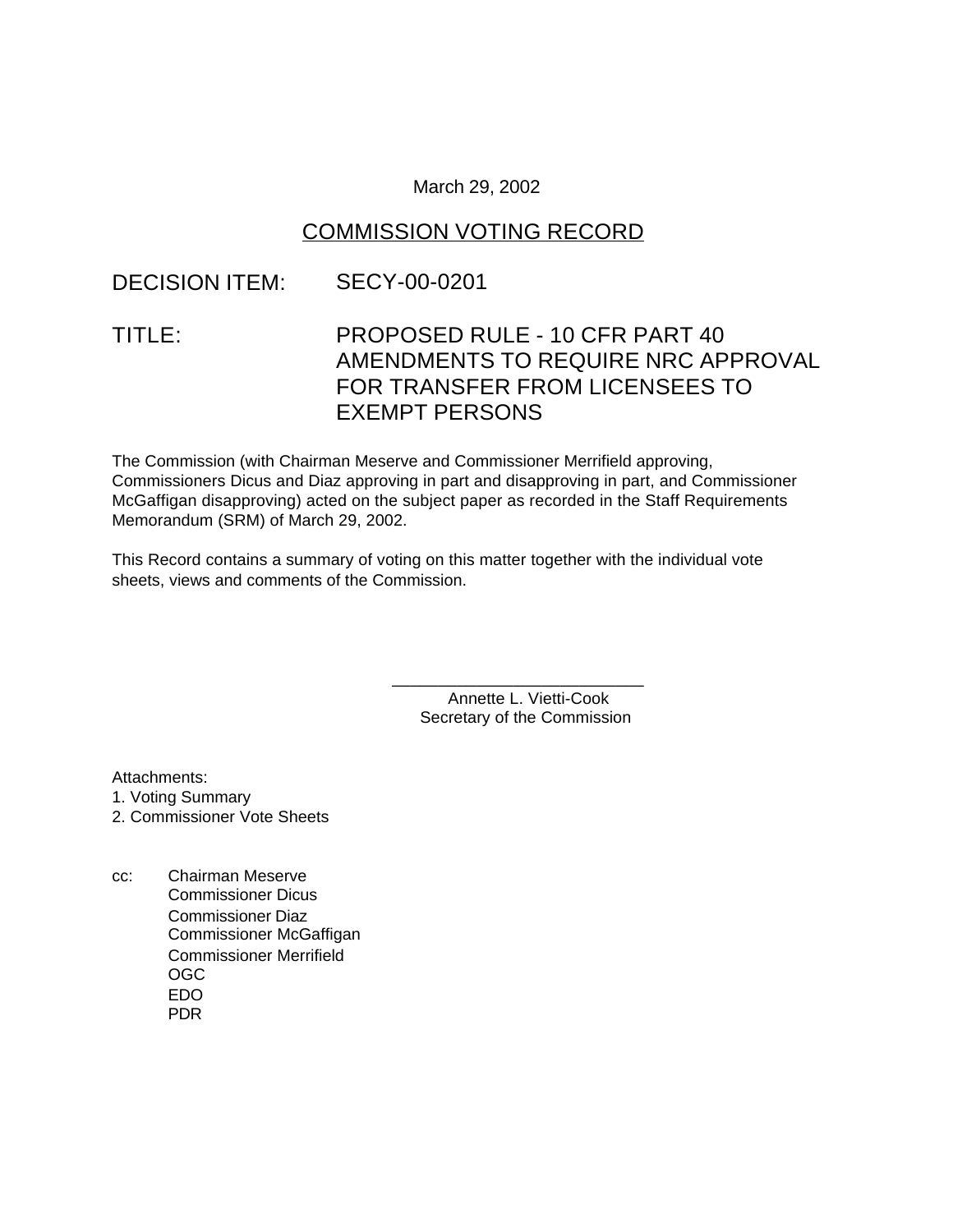## VOTING SUMMARY - SECY-00-0201

## RECORDED VOTES

|                         |          | APRVD DISAPRVD ABSTAIN PARTICIP COMMENTS | <b>NOT</b> | DATE |         |
|-------------------------|----------|------------------------------------------|------------|------|---------|
| CHRM. MESERVE           | X        |                                          |            | X    | 3/23/01 |
| <b>COMR. DICUS</b>      | X        | X                                        |            | X    | 10/5/00 |
| COMR. DIAZ              | X        | X                                        |            | X    | 3/12/01 |
| <b>COMR. McGAFFIGAN</b> |          | X                                        |            | X.   | 1/23/02 |
| <b>COMR. MERRIFIELD</b> | $\times$ |                                          |            | X    | 2/27/01 |

## COMMENT RESOLUTION

In their vote sheets, Chairman Meserve and Commissioner Merrifield approved the paper, Commissioners Dicus and Diaz approved in part and disapproved in part, and Commissioner McGaffigan disapproved the paper. Subsequently, the comments of the Commission were incorporated into the guidance to staff as reflected in the SRM issued on March 29, 2002.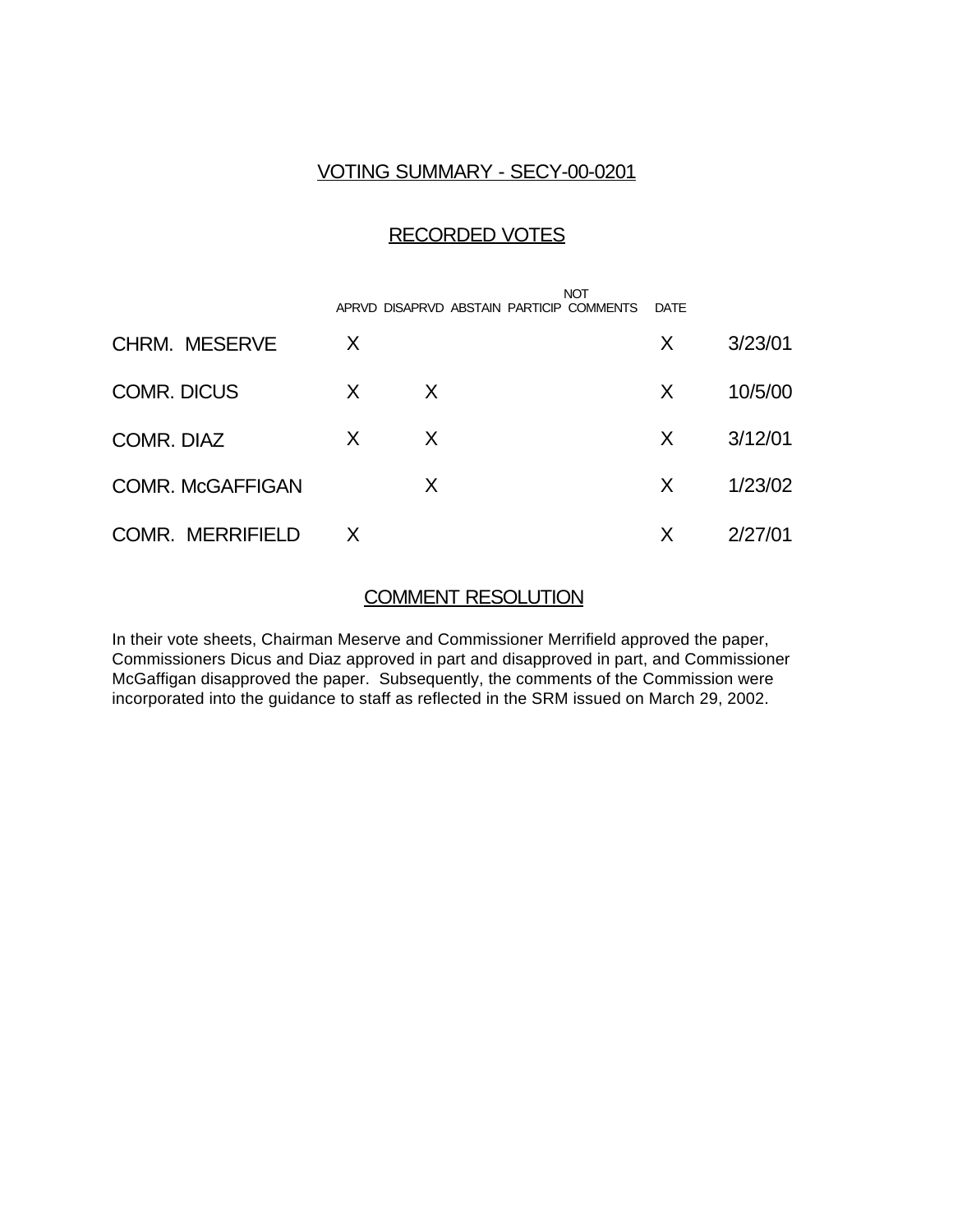#### **Commissioner Comments on SECY-00-0201**

#### Chairman Meserve

I approve the staff's request to publish a proposed rule to amend 10 C.F.R. § 40.51 to require NRC approval for transfers of "unimportant quantities" of source material to exempt persons, subject to the following comments.<sup>1</sup> I also approve the staff's recommendation to add the word "dispose" to the list of exempted activities in 10 CFR  $\S$  40.13(a) as part of this rulemaking.

Material falling within the exempt material category could contain as much as 339 pCi/g of natural uranium or 116 pCi/g of natural thorium. Recent analyses show that the individual effective dose equivalents arising from exempt materials could range up to 4,000 mrem/yr for workers (zircon flour handling) and up to 200 mrem/yr for a member of the public (from pavement and building construction from phosphate slag). NRC, Systematic Radiological Assessment of Exemption for Source and Byproduct Materials, Table 3.2.19 (Dec. 1999) (Draft). These are substantial doses and the revisions proposed by the staff are to ensure that releases from licensed sites pursuant to § 40.51 include consideration of the dose consequences. I agree with the thrust of the staff's proposal with two modifications.

Dose limit. Staff indicates in the draft statement of considerations that it would (1) expect to approve transfers of less than 0.05 percent source material if the radiation dose to any individual is not expected to exceed 1 mSv/yr (100 mrem/yr) and (2) notify the Commission in cases in which the individual dose is expected to exceed 0.25 mSv/yr (25 mrem/yr). Like Commissioner Dicus, I am concerned about consistency of this guidance with the approach to radiation protection reflected elsewhere in NRC regulations. Our license termination rule includes a 25 mrem/yr limit to members of the public for unrestricted release (10 C.F.R. § 20.1402), and our regulations for low-level waste disposal impose similar limits (10 CFR § 61.41). It is difficult to justify radically different limits for releases of material by licensees under  $\S$  40.51(f).<sup>2</sup>

Consideration of NCRP and ICRP guidance leads to the same conclusion. Both NCRP and ICRP provide a public dose limit of 1 mSv/yr (100 mrem/yr). NCRP, in its latest recommendations on this subject, has a per-source or set-of-sources limit of 0.25 mSv/yr (25

2 I am aware that materials outside the NRC's regulatory control (e.g., TENORM) may receive far more lenient treatment than materials subject to NRC control. The disparity in treatment would seem to justify an effort to bring all radiation risks under a common system of controls rather than to weaken the requirements for those materials that are appropriately regulated.

<sup>&</sup>lt;sup>1</sup> The phrase "unimportant quantities" of source material refers to "any chemical mixture, compound, solution, or alloy in which the source material is by weight less than onetwentieth of 1 percent (0.05 percent) of the mixture, compound, solution, or alloy." 10 C.F.R. § 40.13(a). Although the phrase is defined in terms of a concentration rather than a "quantity," it reflects the authorization in the Atomic Energy Act not to require licenses "for quantities of source material which, in the opinion of the Commission, are unimportant." AEA § 62, 42 U.S.C. § 2092. Staff explains that the concentration limit was derived many years ago based on economic considerations, rather than health concerns. SECY-00-0201, Att. 2 at 3.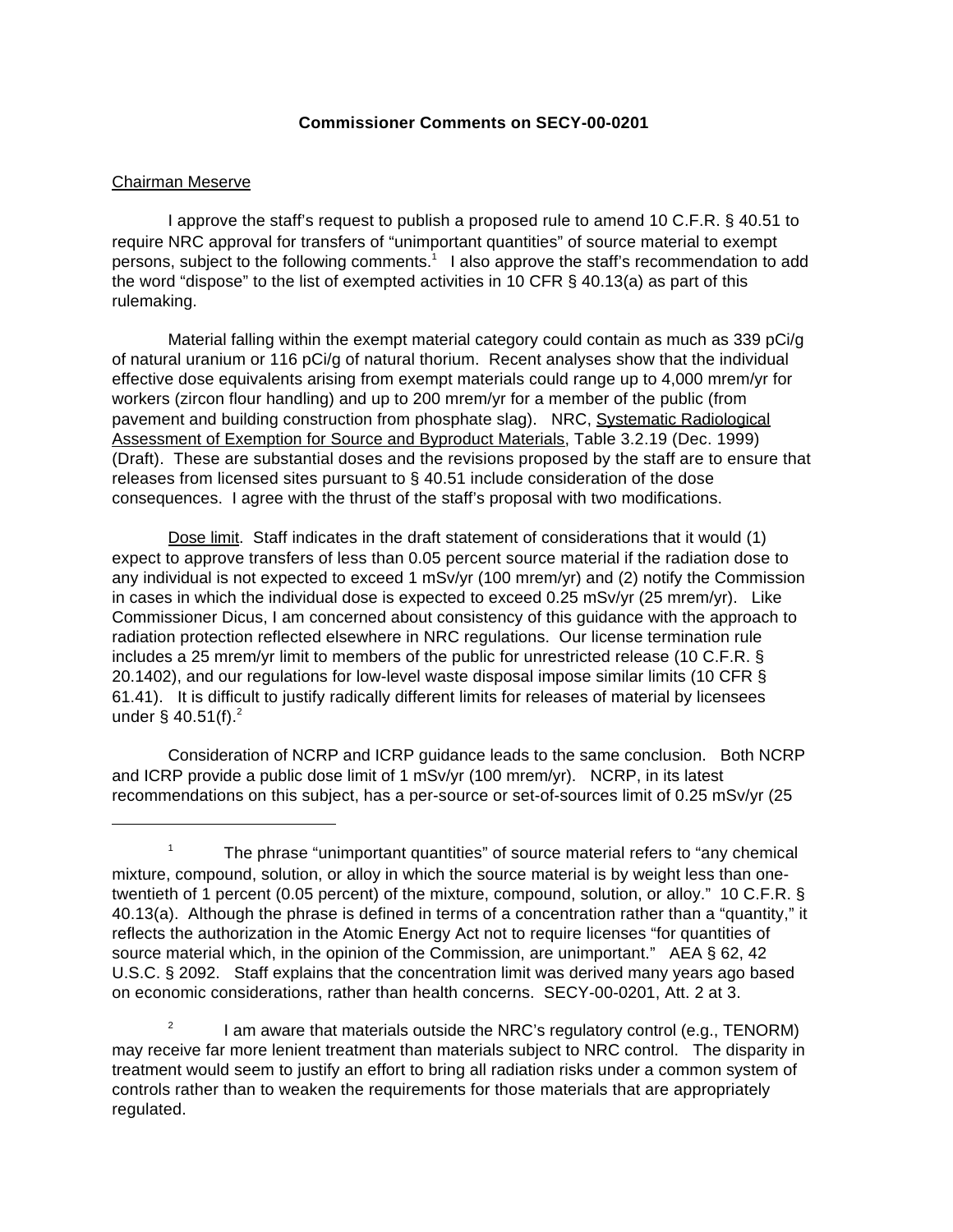mrem/yr) to ensure that total man-made exposure (excluding medical exposures) does not exceed 100 mrem/yr. NCRP, Limitation of Exposure to Ionizing Radiation, 47 (1993) (NCRP Rept. No. 116). ICRP similarly recommends a 0.3 mSv/yr (30 mrem/yr) constraint for prolonged doses from a single source, with assessments to verify compliance.<sup>3</sup> ICRP, Protection of the Public in Situations of Prolonged Radiation Exposure, 30, 32 (1999) (ICRP No. 82). See also ICRP, Radiation Protection Recommendations as Applied to the Disposal of Long-lived Solid Radioactive Waste, 17 (1998) (ICRP No. 81)

In light of the Commission practice in related areas and the NCRP and ICRP guidance, I would modify the statement of considerations to provide that exemptions would normally be granted if a dose limit of 0.25 mSv/yr (25 mrem/yr) is satisfied. Because some flexibility may be appropriate, I would not necessarily foreclose approval of transfers in circumstances in which a dose limit in excess of 0.25 mSv/yr (25 mrem/yr) is estimated. However, like Commissioner Merrifield, I would expect Commission involvement in processing such requests through negative consent or a notation vote.  $C_f$  10 CFR § 20.1404(b) (Commission approval required for use of alternate criteria to terminate a license). Factors that might be considered in determining whether to allow such transfers would include whether the dose arises from an occupational exposure (albeit not to a nuclear worker), whether the exposed individual is informed of and consents to the exposure, the duration of exposure, the numbers of exposed individuals, and other appropriate considerations.

Disposal. Commissioner Merrifield has appropriately noted that the context for the Commission's consideration of this matter is in connection with releases of material for disposal in appropriate facilities (e.g., a RCRA Subtitle C facility authorized for such material). The discussion of the tolerable dose limits in the Statements of Consideration should be modified to reflect this constraint. If releases of exempt material for other purposes are sought (e.g., recycle), the staff should evaluate the acceptability of the potential dose on a case-by-case basis until the Commission's approach to the release of solid material is resolved. The dose limits described above may not be appropriate in contexts other than disposal.

\* \* \*

These comments, if accepted by a majority of the Commission, will require modification of the Federal Register notice. The Regulatory Analysis also should be revised (at page 4,  $1<sup>st</sup>$ bulleted paragraph) to remove any implication that all Subtitle C RCRA facilities are not equipped to protect against radiation hazards.

#### Commissioner Dicus

I commend staff for doing an excellent job in preparing the subject SECY paper in line with the direction set forth by the Commission in the SRM for SECY 99-259. Consistent with my vote on SECY 99-259, I approve staff's/SRM recommended approach to proceed with rulemaking to amend 40.51(b)(3) and (4) to require prior Commission approval for transfers of unimportant quantities of source material (SM) to exempt persons under 40.13(a), as well as the modification of 40.13(a) to incorporate "disposes" into its language. Additionally, and also consistent with my position as reflected in COMSECY 98-022, I continue to support transfer

<sup>&</sup>lt;sup>3</sup> Where verification is not feasible, ICRP recommends that prolonged exposures be constrained to 10 mrem/yr during the operational lifetime of the source. Id. at 32.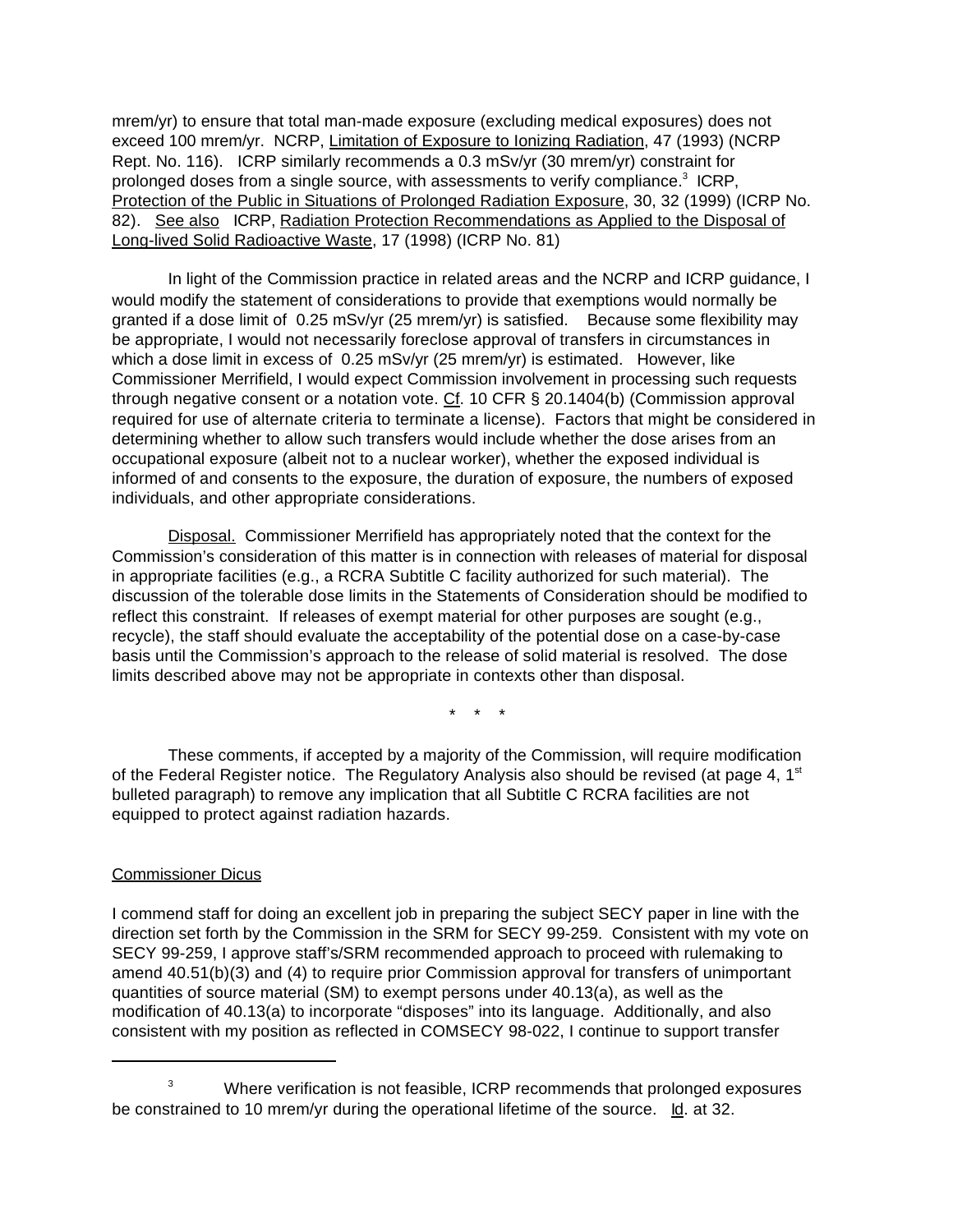and/or disposal of this material as long as such transfers/disposals do not result in doses to the public in excess of doses applicable to low-level waste (LLW) disposal. Therefore, I disapprove usage of the 100 mrem defacto approval criteria as detailed in the Statement of Considerations, and I recommend usage of the 25 mrem limit plus ALARA as the expected approval criteria.

I believe that the issues and circumstances surrounding unimportant quantities of SM, as well as the transfer and/or disposal of this material to exempted persons, is better suited and consistent with what the Commission has set forth both in policy and regulation with respect to decommissioning (i.e., unrestricted release) and LLW disposal (i.e., 25 mrem TEDE and ALARA), and not with the 100 mrem public dose limit. Of specific note, when the 100 mrem limit is considered during site decommissioning, it is done so with respect to restricted release, and is based on the 100 mrem as being ALARA.

I do recognize that the proposed amendment, if implemented, would require NRC approval of all transfer and disposal requests from specific licensees to exempted persons, thereby, creating a review and evaluation checkpoint process. Once approval is granted, the licensee is then allowed to transfer and/or dispose of the SM. Based on the **Metcoa-WCS** disposal situation, the material at issue was sent to a RCRA permitted disposal facility, whereby the site's EPA or State permit requirements created the regulatory compliance basis for material receipt, handling, and disposal. As long as the exempted person(s) for where the SM is destined for disposal is controlled by the EPA or the State, there is a reasonable level of assurance that appropriate controls have been put in place and are appropriately functioning, which would provide adequate protection of the worker, the public, and the environment.

With respect to the transfer of this material to exempted persons, safety and health controls similar to those in-place at EPA or State permitted disposal sites may not be readily available or even required. This area of possible concern presents a level of conservatism that should be factored into the defacto approval criteria. Since site decommissioning criteria for unrestricted release promulgates a 25 mrem limit plus ALARA, and LLW disposal criteria promulgates a 25 mrem limit for radioactivity releases to the general environment plus ALARA for effluent releases, then I support including similar criteria in the Statement of Considerations for material transfers to exempted persons, which at the time of transfer, will be exempted from any NRC licensing and/or regulatory requirements. This approach also follows the philosophical lines and language of the 1997 draft Oak Ridge National Laboratory report entitled, Systematic Radiological Assessment of Exemptions for Source and Byproduct Material. For example, the report clarifies the 100 mrem public dose limit as pertaining to all man-made sources and practices and not just from one source or one practice. It also clarifies the use of the ALARA principle as being a requirement applying to the reduction of doses below any authorized limits for specific practices or sources.

However, I do support providing staff with the necessary flexibility to evaluate on a case-bycase basis, whether or not to approve transfers and/or disposals for material that lies within the 25 mrem to 100 mrem range plus ALARA. Such approvals should be premised on disposal sites having in-place the appropriate EPA or State permit requirements, as was the case involving Metcoa and WCS. With respect to material transfers not directed toward direct disposal, staff should verify both its interim (i.e., storage, recycling, alternate feed processing) and ultimate usage status (i.e., continued storage or eventual disposal). Additionally, the Commission should be kept informed of transfer and disposal requests that the NRC receives for evaluation of material within this range, as well as its resolution status.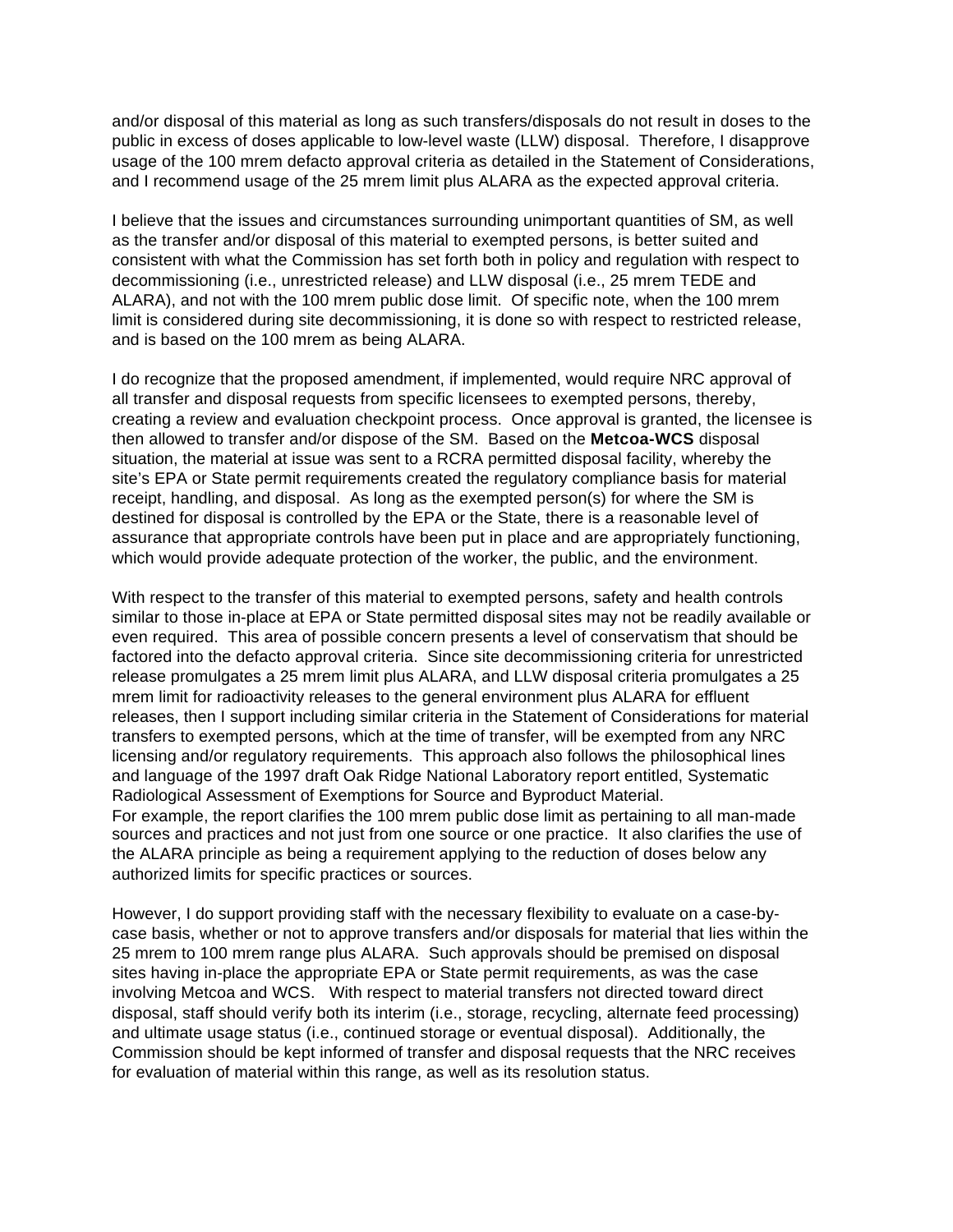I believe that the application of the 25 mrem limit plus ALARA further builds on the Commission's progress in demonstrating regulatory consistency across all appropriate and applicable areas and moving towards the risk-informed regulatory setting. Of critical importance, is the necessity to demonstrate our regulatory consistency to the general public whose safety and health is our first priority. If our licensed operations and activities warrant specific quantitative and qualitative health and safety protection limits, and our license termination process requires equivalent levels of protection for unrestricted release, then I support providing these same thresholds for the transfer and/or disposal of low-concentration SM to exempted persons. This approach only further enforces the Commission's interest in providing adequate protection to the public, as well as in promulgating consistent and predictable radiation protection regulatory requirements.

Additionally, I found the disposal cost comparison information for industrial solid waste, hazardous waste, LLW, and mixed LLW disposal facilities to be very informative and useful, and I complement the staff for a very good job. As you are aware, the voting and SRM process was recently completed for SECYs 99-011, 99-012, 99-013, and 99-277. With specific reference to SECY 99-012, "Use of Uranium Mill Tailings Impoundments for the Disposal of Waste Other than 11e.(2) Byproduct Material and Reviews of Applications to Process Material Other than Natural Uranium Ores," the Commission approved the use of uranium mill tailings impoundments for the disposal of waste other than 11e.(2) byproduct material, as well the processing of alternate feed material.

Based on this determination, I suggest that staff also develop cost information for disposing of material at uranium mill tailings impoundments. I believe that since this option is now available, that providing associated cost estimates will complement and complete the existing data. Unless this information is readily available and/or staff believes that it should be immediately included in SECY 00-0201, staff should proceed with generating the data as part of the amendment process, so that we do not delay the rulemaking effort.

#### Commissioner Diaz

At this time, I disapprove staff's recommendation to publish a proposed rule that would amend Part 40 to require NRC approval for transfers of unimportant quantities of source material from licensees to persons exempt under § 40.13(a), and would amend § 40.13(a) to add "dispose" to the list of exempted activities under this paragraph.

Until the issue is resolved in a more effective manner, I approve staff continuing their current practice of reviewing licensees' requests for transfer or disposal of unimportant quantities of source material under § 40.13(a), and, when justified, issuing case-specific exemptions. This is consistent with my 1998 recommendation that the staff develop and issue a case-specific exemption under § 40.14(a).

I have long been a strong proponent of consistent and reasonable radiation protection regulations that provide for the health and safety of both the public and workers. Therefore, I recommend that we use a dose-based approach for approval of transfers and disposal of unimportant quantities of source material to persons exempt under § 40.13(a).

First, I continue to support the use of the 25 mrem/year limit for NRC-licensed sites that are decommissioned and released for unrestricted use.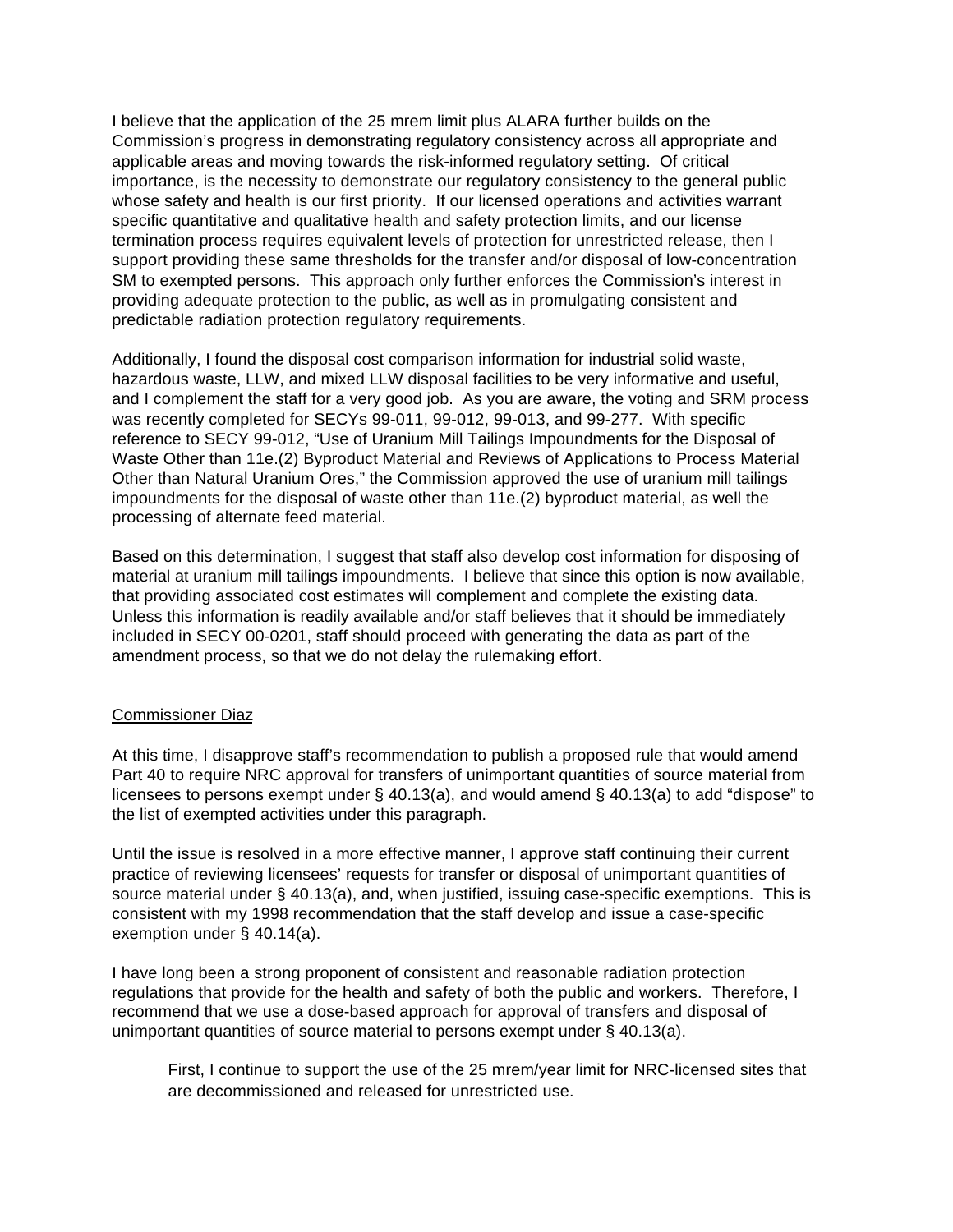Second, I continue to support use of the 100 mrem/year public dose limit in Part 20 for transfers of unimportant quantities of source material from licensees to persons exempt under § 40.13(a), as approved by the Commission in the March 9, 2000 SRM on SECY-99-259, "Exemption in 10 CFR Part 40 for Materials Less than 0.05 Percent Source Material - Options and Other Issues Concerning the Control of Source Material."

Third, for a limited number of scenarios that do not apply to the general public, but do address workers or individuals who routinely handle the low-level radioactive material at unlicensed facilities that process the transferred material or workers at waste disposal sites, I would recommend that we consider approval for doses to individuals up to 500 mrem/year, consistent with the dose limits specified by 10 CFR 20.1301(c).<sup>4</sup>

Lastly, if staff's future reviews show that there are scenarios where significant numbers of members of the general public could exceed doses in excess of the 100 mrem/year public dose limit, I believe that we should then consider rulemaking so that the limits for control of the distribution of source material to exempt persons and to general licensees are consistent with our radiation protection framework.

If the Commission approves the above dose-based approach, I strongly believe that there should be no concern about health and safety consequences when "unimportant quantities" of source material are released for either transfer or disposal under § 40.13(a).

#### Commissioner McGaffigan

I have been troubled by this paper since receiving it for reasons that I will outline in detail below. I join Commissioner Diaz in opposition to proceeding with the proposed rule and agree with him that we should continue the review of licensee transfer requests for unimportant quantities of source material on a case-by-case basis by applying the Commission's guidance on previous papers (SECY-99-259, COMSECY-99-007, COMSECY-98-022, and SECY-98-284), which I continue to support.

I do not believe that we are ready for this rulemaking. This judgment is based partly on the paper, partly on the slow progress being made by the Part 40 jurisdictional working group because of the complexity of the issues under consideration, and partly on dealing with specific cases that have arisen over the past year and a half.

What would this proposed amendment to 10 CFR 40.51 do? It would require approximately 114 specific licensees under 10 CFR Part 40 (and other current non-licensees with licensable source material) to apply to the Commission for approval to transfer unimportant quantities of source material (source material less than 500 parts per million by weight uranium or thorium) to persons exempt from licensing under 10 CFR 40.13(a). These licensees (and potential licensees) would have to demonstrate that members of the public would not receive an annual dose of more than 100 millirem total effective dose equivalent before being allowed to transfer the material.

<sup>&</sup>lt;sup>4</sup> Note that the Commission has recently approved a revision of Part 35 that allows a licensee the discretion, on a case-by-case basis, to permit visitors to receive up to 500 mrem in a year from exposure to hospitalized radiation patients, if approved by the authorized user.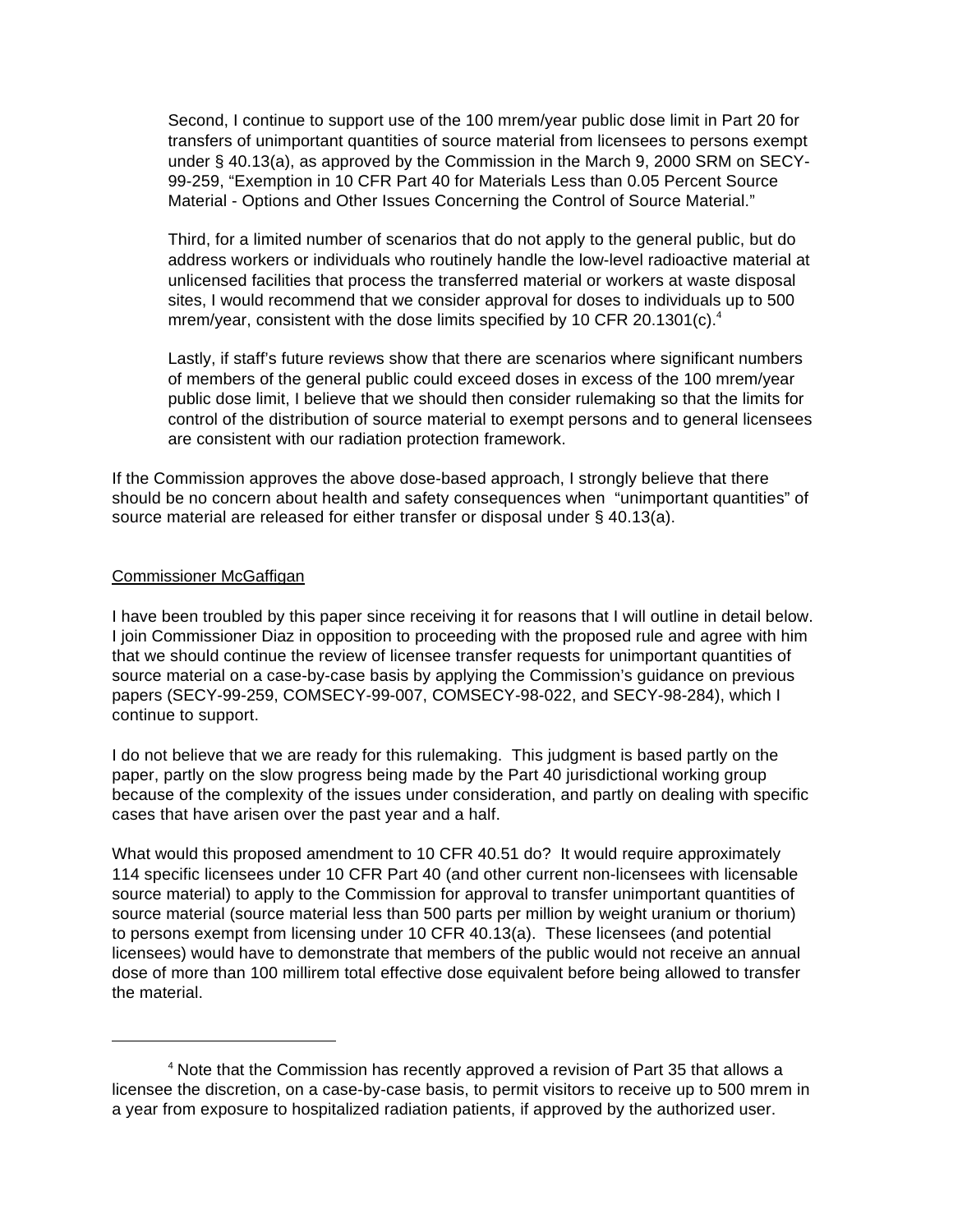These are very unlucky people. Because they have possessed, however briefly, specifically licensed source material (above 500 parts per million by weight thorium or uranium in quantities of more than 150 pounds in any year), they face potentially very large costs in disposing of their unimportant quantities of source material. There are many other entities, of which we are well aware, who possess unimportant quantities of source material outside our regulatory framework. Those entities will dispose of their unimportant quantities or leave them in place with no NRC oversight.

Unimportant quantities of source material are ubiquitous. The staff noted in an earlier paper (SECY-99-259) that any attempt by the Commission to regulate unimportant quantities by changing the 500 parts per million threshold to a lower limit would involve the Commission in regulating almost the entire minerals extraction industry in this country. It would potentially involve us even in regulating such materials as coal ash. According to a recent European Union document, coal ash typically contains about 5 picocuries per gram (pCi/gm) uranium or thorium, but levels up to 270 pCi/gm have been reported.<sup>5</sup> Such coal ash could be non-exempt source material today.

Arguably, to the extent such materials need regulation, they already come under the regulatory framework of the Environmental Protection Agency (EPA), the Occupational Safety and Health Administration (OSHA), the Department of Transportation (DOT) and the States. That is why we set up the Part 40 jurisdictional working group. In considering regulations for naturally occurring radioactive material (NORM) and technologically enhanced naturally occurring radioactive material (TENORM), these entities have had to confront the ubiquitous presence of uranium and thorium and daughters, such as radon and radium. EPA's standard for radon in indoor air translates to hundreds of millirem per year effective dose equivalent. EPA's draft "Federal Radiation Protection Guidance for Exposure of the General Public" of December 1994 included a Recommendation 3 that found that public doses of 100 millirem per year and as high as 500 millirem per year in certain circumstances, including exposure from milling and mining operations, are acceptable. The States, through the Conference of Radiation Control Program Directors (CRCPD), evaluated whether to regulate the zircon sand industry and determined that such regulation was not necessary in their draft Part N – TENORM - Suggested State Regulations. Such a judgment by CRCPD is consistent with the findings in an article published in the January 2001 edition of Health Physics. According to that article Australian workers in the zircon sand industry were estimated to receive annual doses less than 100 millirem per year, using International Commission on Radiation Protection (ICRP) Publication 68 methodology, because of the sound worker protection practices used in that industry. But the CRCPD judgment is not consistent with Oak Ridge's draft report, cited in the proposed rule's regulatory analysis, which claims annual worker doses in the zircon sand industry could potentially range from 250 millirem to 3,500 millirem. I suspect that the Oak Ridge study is wildly conservative in its dose estimates and I personally support the CRCPD proposal.

In dealing with NORM and TENORM and unimportant quantities of source material, the radioactive material is often of lesser concern than other heavy metals with which they naturally occur. For example, EPA in considering whether coal ash needed additional regulation in the late 1990s was much more concerned about the mercury, arsenic, etc., found in coal ash than the uranium and thorium. Our staff (on page 4 of its regulatory analysis) seems to be concerned about radiation hazards in disposing of unimportant quantities of source material in

<sup>&</sup>lt;sup>5</sup> The 500 parts per million, by weight, source material exemption in Part 40 translates to approximately 339 pCi/gm for natural uranium and 116 pCi/gm for natural thorium.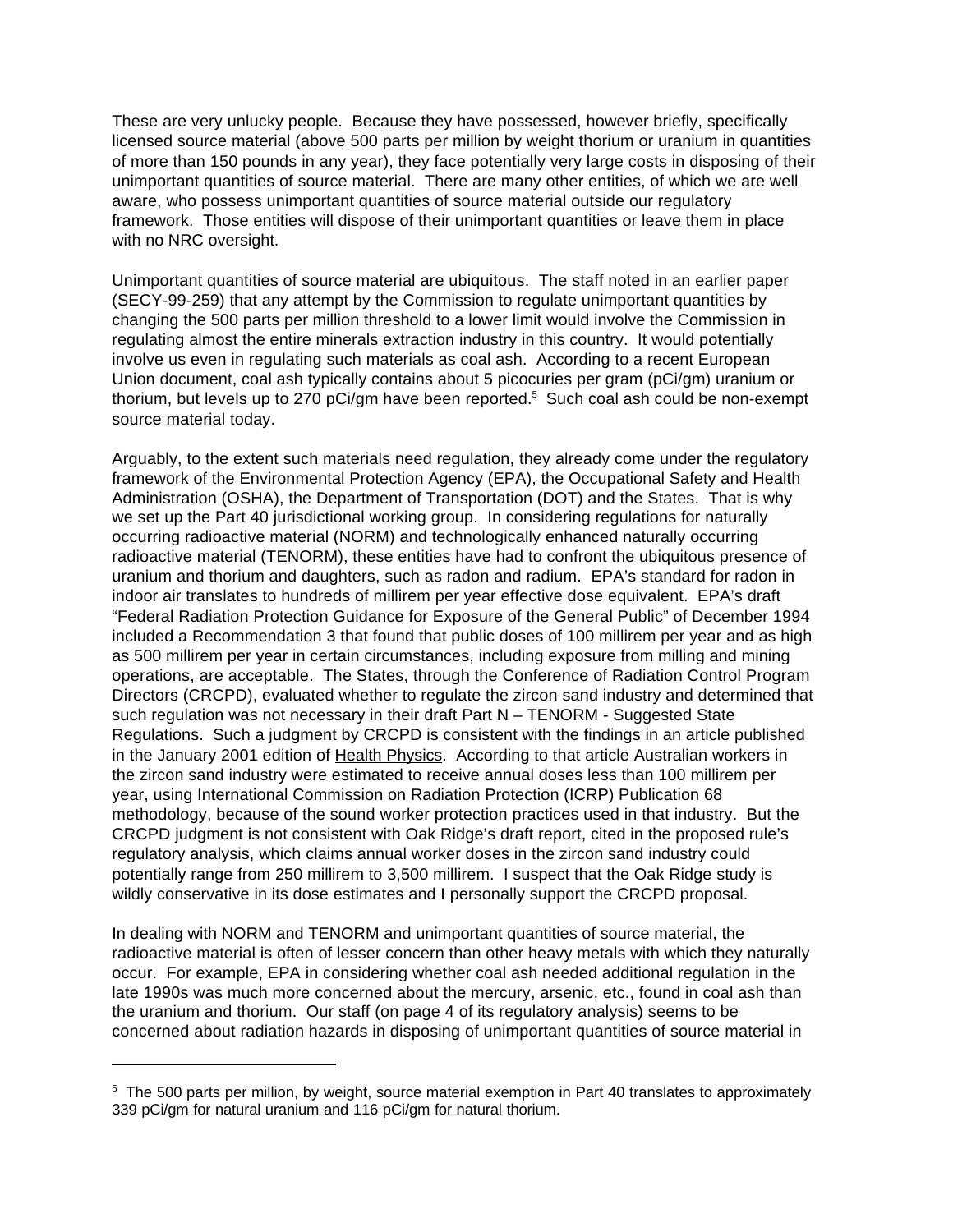hazardous waste facilities or solid waste facilities regulated under Subtitle C or D, respectively, of the Resource Conservation and Recovery Act (RCRA). Yet, EPA found coal ash could continue to be disposed of as Subtitle D material and we know many RCRA subtitle C facilities are licensed to receive NORM or TENORM, for example from the oil and gas industry, with radioactive material concentrations up to 2000 pCi/gm. We have testified before Congress that such facilities can safely dispose of DOE FUSRAP materials. And they certainly can safely dispose of unimportant quantities of source material.

The proposed rule, according to its own regulatory analysis, appears to be a "major rule," as defined in the Small Business Regulatory Enforcement Fairness Act of 1996. Therefore, if we proceed, we will need to so report it to the Office of Information and Regulatory Affairs at the Office of Management and Budget and to the Congress. Although I could not find the issue of whether this is a major rule dealt with explicitly either in the statements of consideration or in the regulatory analysis, the regulatory analysis estimates an increased annual incremental cost to licensees in the so-called high scenario of \$166,750,000. This is well above the major rule threshold of \$100,000,000. I see no benefits in the proposed rule that would justify costs of this magnitude. I believe that the high scenario is a much better estimate than the low scenario that finds trivial incremental costs because it assumes only three transfer requests per year, all approved. Indeed, the Commission is well aware of current non-licensees with small amounts of licensable source material, to whom this rule can be applied. So the rule could extend well beyond the approximately 114 licensees mentioned in the regulatory analysis. Indeed, if this proposed rule does go forward, I would strongly encourage entities not currently within NRC's source material regulations to consider the potential impacts on them and to comment on the rule.

I do find one attempt to mitigate the rule's potential reach in the rule's fine print. The amendment introduces the concept of "source material derived from (emphasis added) specifically licensed material." If I am a Part 40 licensee because I briefly utilized monazite sands as a source of zirconium, but otherwise have used exempt zircon sands, presumably I can transfer without NRC approval the unimportant quantities of source material that derive from my use of the exempt material. The rule would only apply to unimportant quantities derived from the monazite sands. But what if I did not keep meticulous records of what happened to the unimportant quantities derived from the monazite sands? What if all the unimportant quantities are mixed together? Do all the unimportant quantities then come under the proposed rule? If I as a non-licensee have a site with some licensable source material (because it is above 500 parts per million by weight uranium or thorium) in a few locations, is it only the unimportant quantities co-located with the licensable material that would come under this rule? Could I deal with the rest of the site consistent with any applicable State or EPA regulations?

The image of Swiss cheese comes to mind as I think about the proposed rule. The staff wants to fill one hole in the Swiss cheese framework of NORM/TENORM/exempt source material regulation with the proposed rule. All the other holes would remain and new ones would potentially be created after the rule change. I believe that it would be better to continue to work in the Part 40 jurisdictional working group to identify a more holistic national regulatory scheme for these materials, a scheme that takes into account their ubiquity in the environment and sets reasonable dose limits, a scheme that has reasonable costs compared to health benefits, and a scheme that is not based on worst case dose analyses.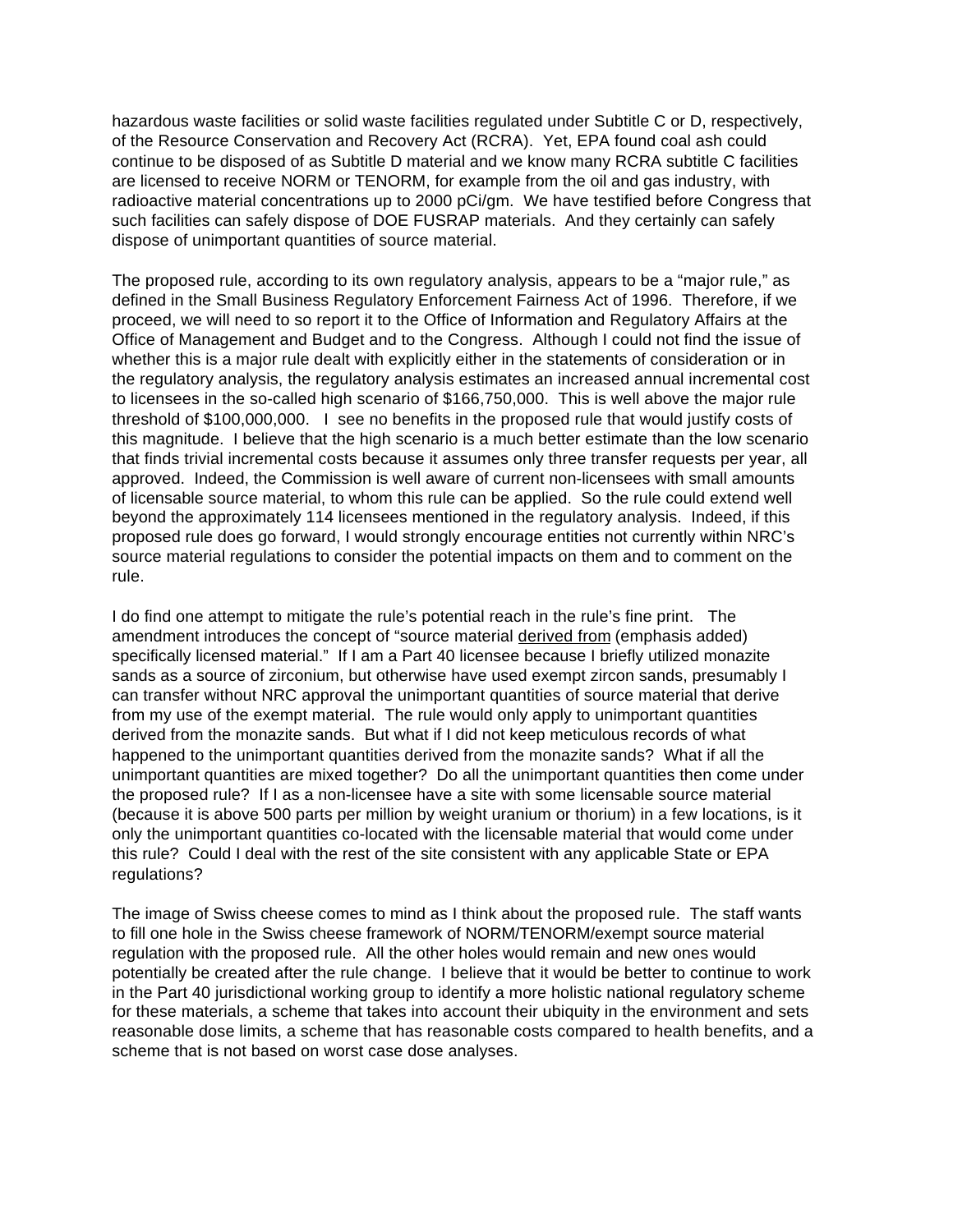#### Commissioner Merrifield

I approve, with modifications provided in subsequent paragraphs, the publication of proposed amendments (1) to 10 CFR 40.51 to require NRC approval for transfers of source material from licensees to exempt persons $^6$  and (2) to 10 CFR 40.13(a) to allow non-NRC licensees possessing unimportant quantities of source material which are exempt from the NRC regulations to dispose of the material without NRC control. This proposed rulemaking was provided in response to Commission direction provided in the SRM for SECY-99-259. However, before the proposed rule is published, significant revisions should be implemented in the Statement of Considerations (SOC) which more clearly describes the basis and justification for the proposed rule changes. When the staff has implemented the revisions to the SOC, the staff should make appropriate revisions to the proposed rule language to be consistent with the SOC. At that time, the staff can publish the proposed rule for comment. The basis for my suggested modifications as well as a general description of the desired modifications are discussed in the following paragraphs.

A past practice of the NRC has been to use the existing wording in 10 CFR 40.51 to state that once source material is under a NRC license then the material always remains under NRC control and must eventually be disposed as low-level radioactive waste. One result of this practice was that licensees had no incentive to intentionally dilute licensed source materials to concentrations defined as unimportant quantities solely for the purpose of reducing disposal costs. There is an existing provision in 10 CFR 40.51(b)(7) which would allow a transfer from a licensee to any individual if authorized by the Commission; but in the past, this provision was not pursued. However, in late 1998 a request was raised to the Commission to allow disposal of licensed but unimportant quantities of source material in a RCRA Subtitle C facility. This request eventually resulted in the Commission requesting additional information concerning the control of low concentrations of source material, which was submitted by the staff in SECY-99-259.

In the SRM for SECY-99-259, the Commission directed the staff to take several actions regarding low concentrations of source material, referred to in the regulations as unimportant quantities of source material.<sup>7</sup> Most of the staff actions are fairly long range interactions involving the appropriate regulators (both State and Federal) of material with equivalent risk to the public and environment. Hopefully, these interactions will eventually result in modifications to 10 CFR Part 40 to allow a consistent approach for regulating materials with equivalent levels of risk. These long-term activities are in progress. However, there were two short term issues associated with Part 40 that the Commission believed it needed to address on an interim basis until a long-term solution was developed and implemented. The first issue is can a licensee transfer unimportant quantities of source material in their possession to a non-NRC licensed entity? The second issue is are exempt persons (non-NRC licensed individuals) who are authorized to possess unimportant quantities of source material also allowed to dispose of that material? The SRM contained several explicit instructions on the content of a proposed rule to

 $\textdegree$ To provide clarification, an exempt person is an individual who is exempt from NRC regulations or regulations issued under the NRC Agreement State Program. They may also be referred to as non-NRC licensees. Their activities may be regulated by other agencies at the State or Federal level.

<sup>&</sup>lt;sup>7</sup>In most instances, unimportant quantities of source material is essentially soil with low concentrations of radioactive elements. Equivalent material is readily found in nature or some industrial applications (not regulated by the NRC) and is referred to as NORM or TENORM.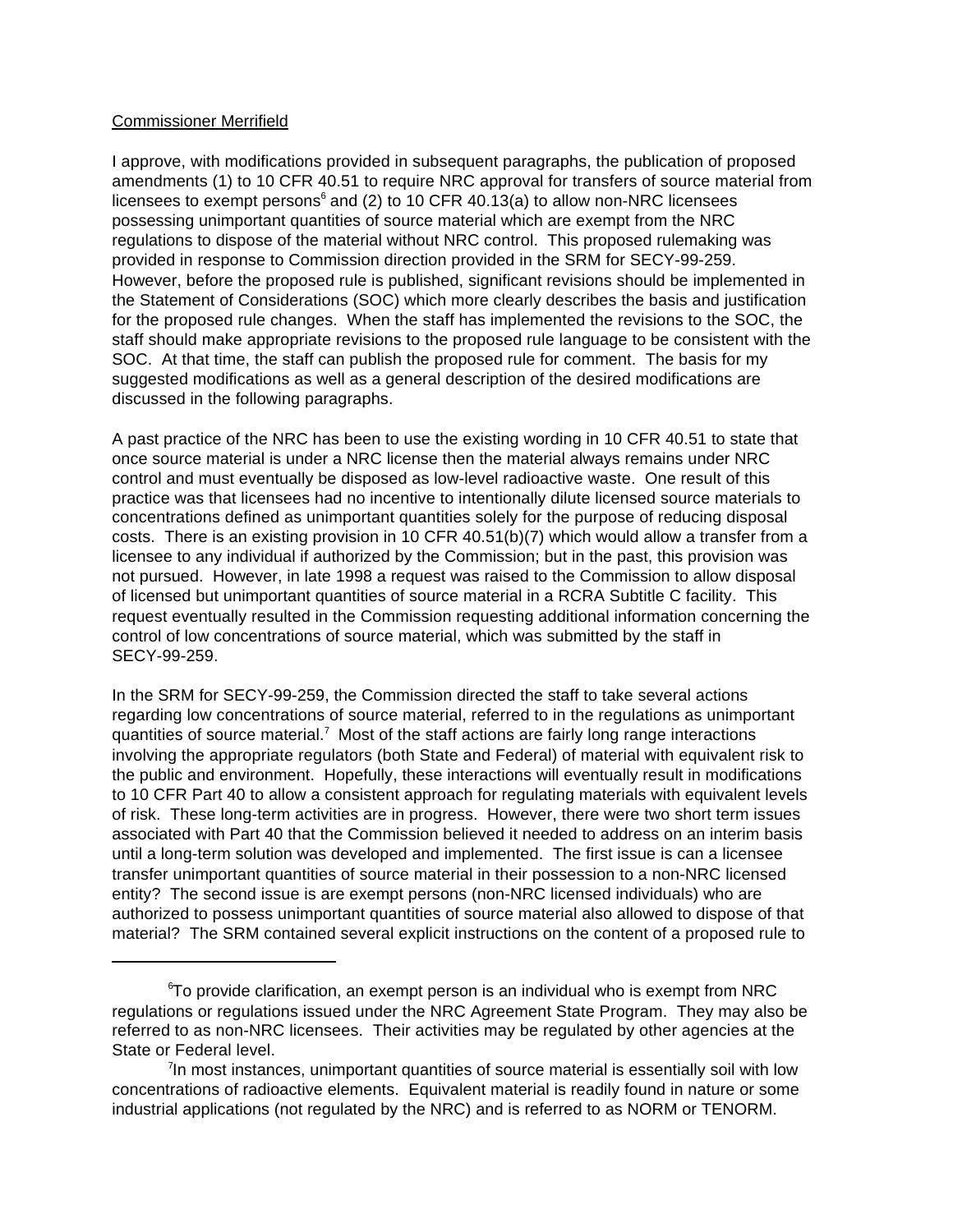be developed. In addition, the staff was directed to discuss the proposed interim regulatory changes with the same regulators addressing the longer term issues and submit a proposed rule to the Commission by September 8, 2000. The staff submitted the proposed rule on schedule.

In my opinion, the proposed rule submitted by the staff in SECY-00-0201 follows the explicit instructions by the Commission in the SRM for SECY-99-259. However, the proposed rule, as written, is not acceptable to me because it misses an important point which, in my opinion, was implied in the previous guidance. Specifically, the important subtlety missed in the SRM is that it referenced examples where restricted release was authorized for disposal at a RCRA Subtitle C facility. I am not faulting the staff for this omission, but I believe the rule requires modification before publication.

A plain language reading of the current rulemaking package (both rule and SOC) is that the NRC will consider allowing a licensee to dilute licensed source material to unimportant concentrations and then transfer the material to an exempt person (non-NRC licensee) for unrestricted release (including disposal) as long as the expected exposure to the general public is less than 100 mrem per year. The SOC discusses analyzing potential results of the transfer; but once the material is under the custody of an exempt person, NRC would no longer regulate the material. This interpretation is certainly not my position regarding the purpose of this rulemaking; and I can certainly understand, and to some extent agree with, the negative comments received from some Agreement States. First, I am strongly opposed to the notion that source materials can be diluted with non-source material to achieve unrestricted release criteria. I recognize and accept that some dilution resulting from the mixing of source materials can occur as part of an approved process. But once the process is complete, I do not generally support the notion that the waste product can be intentionally diluted in a attempt to bypass more strict disposal requirements. Second, I am not comfortable in establishing a general unrestricted release criteria for low levels of source material without additional discussions with regulators of material with equivalent risk.

Expanding on the second point, I recognize that the regulation of materials containing low levels of radioactivity is very inconsistent on a national level. The level of radioactivity associated with unimportant quantities of source material is equivalent to and sometimes less than the level of radioactivity associated with NORM and TENORM, which the NRC does not regulate. There are no national standards for the regulation of NORM or TENORM, and it is regulated very inconsistently across the United States. Some States have no regulatory control and other States have some fairly detailed regulations, including the regulation of TENORM disposal facilities. In addition, unimportant quantities of source material held by persons exempt from NRC regulations may be treated as TENORM or may be unregulated in some States. Although it is not explicitly stated in the current regulations, it is arguably true that an exempt person can dispose of unimportant quantities of source material without NRC control. (This point will be clarified with this proposed rule change.) The NRC License Termination Rule allows unrestricted release of an entire site for license termination, but the NRC does not have generic regulations for the unrestricted release of low levels of contamination from an operating site or licensee. However, for an NRC licensee with source material, our past practice has been to treat the material as low-level waste even if the process resulted in concentrations equivalent to unimportant quantities of source material. All of these various standards and practices (or nonpractices) address radioactive material with essentially the same level of risk.

I fully support the notion that there should be some consistency on a national basis in the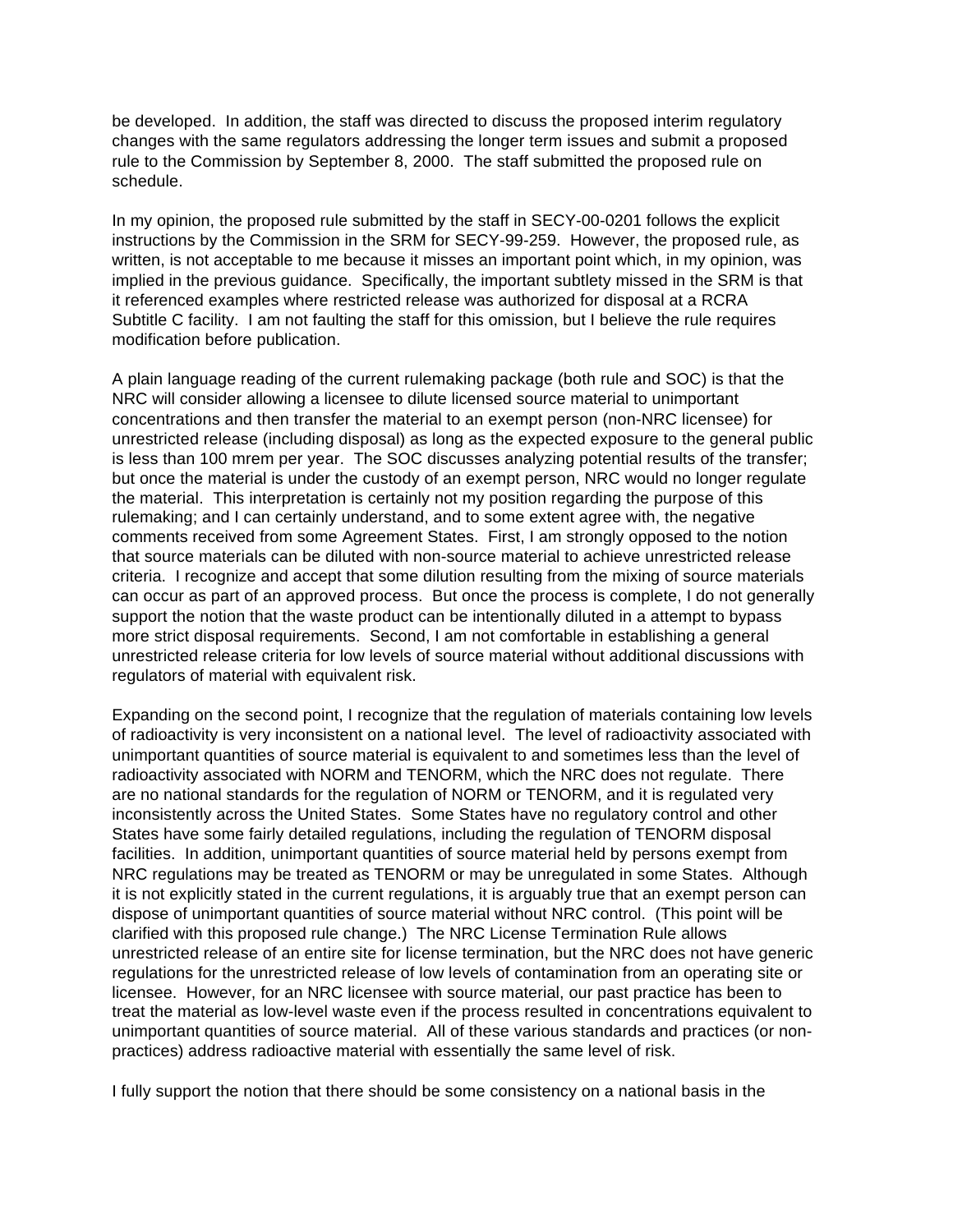regulatory control of materials with equivalent levels of risk. But until agreement is reached with the other regulators on an acceptable level of consistent regulation for low levels of radioactivity, I am unwilling to unilaterally remove NRC regulatory control where it has been traditionally maintained. However, in the interim, while these negotiations are in progress with the other regulators, I support authorizing alternatives to a low-level waste disposal facility for low concentrations of source material, provided the public health and safety and environment are adequately protected. Once these negotiations are completed, I am willing to consider modifications to our regulations to achieve a consistent national standard for materials with equivalent levels of risk and recognize that this may result in appropriate regulatory controls which may be less strict than current NRC standards for such material.

Therefore, I supported the Commission vote in SECY-99-259 which would allow the transfer of low concentrations of source material from our licensees to exempt persons (non-NRC licensees) under certain circumstances where the public health and safety and the environment are adequately protected. The proposed rule change should acknowledge that this is a change from previous practice and more clearly define the circumstances under which the practice is acceptable. From my perspective, there are a series of steps which must be satisfied before the transfer can be approved. For example, I believe such transfers should be specifically approved by the NRC (or appropriate Agreement State). The transfers should be for disposal at a RCRA Subtitle C facility authorized to receive radioactive materials of the amounts and concentrations under consideration.<sup>8</sup> Before the transfer can occur, the licensee must receive approval of the regulator of the receiving facility. For transfer to an appropriate RCRA Subtitle C facility, I have no problem indicating that the staff can approve the transfer without Commission review if the calculated exposures to a member of the general public are less than or equal to 25 mrem/year. However, the Commission should be informed of such transfers either through an information paper or other informal mechanisms. In addition, the Commission should be consulted by either a negative consent paper or notation vote paper if the results are between 25 and 100 mrem/year. The SOC should clearly indicate that these exposure limits apply to members of the general public. However, if the requested transfer is for unrestricted release to non-NRC licensed personnel for any purpose, including recycle, then the release of solid material criteria, which is currently implemented on a case-by-case basis using specific approved guidelines, will be applied. Also, the draft rulemaking should request comment on how the rule language could be modified to indicate that diluting source material with nonsource material solely to reduce disposal costs is still not acceptable. At a minimum, the SOC should be modified to more clearly state the intent of the Commission and this revision may require specific changes in the proposed rule language as well. Overall, I view this rulemaking as an interim solution while the larger problems previously discussed are addressed.

Moving to a separate issue in the proposed rulemaking, 10 CFR 40.13(a) could be interpreted as authorizing exempt (non-NRC licensed) personnel to possess, but not necessarily dispose, unimportant quantities of source material. Another interpretation of the regulation is that since

<sup>&</sup>lt;sup>8</sup>This specific proposed rule change addresses transfer of source material to a non-NRC licensee or exempt person and, in my version, for disposal as an alternative to a low-level waste disposal facility. Another alternative for disposal of the source material is to transfer it to a uranium mill tailings site with sufficient capacity to receive additional material if it is equivalent to the mill tailings. The Commission has already established guidelines for the transfer of other material to a uranium mill tailings site. The transfer of material from one NRC licensee to another NRC licensee (or Agreement State licensee) is already authorized in § 40.51 and this specific provision is not affected by this proposed rule change.